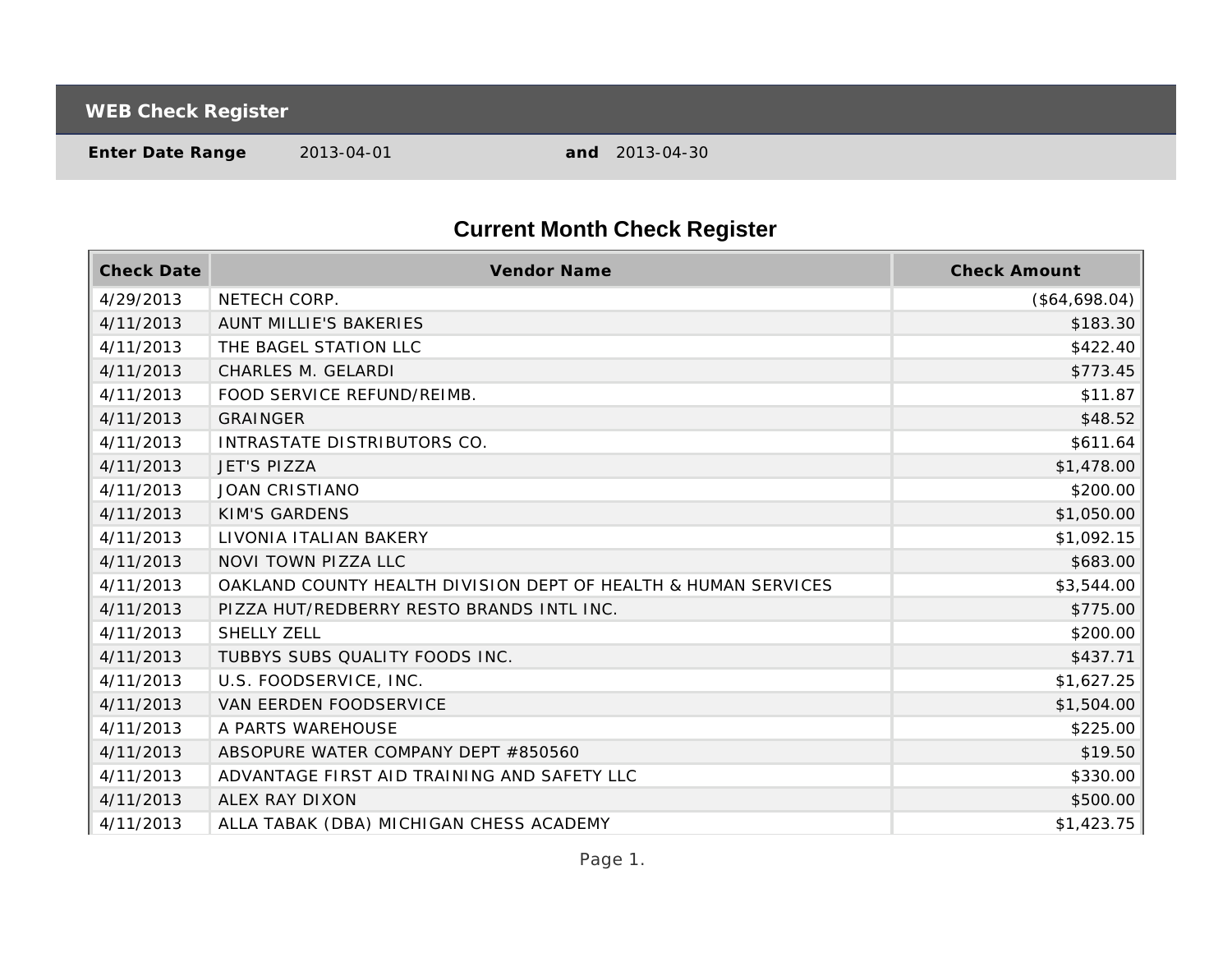| <b>Check Date</b> | Vendor Name                     | <b>Check Amount</b> |
|-------------------|---------------------------------|---------------------|
| 4/11/2013         | ALUMINUM ATHLETIC EQUIPMENT     | \$3,895.00          |
| 4/11/2013         | ANNE DEMEYER                    | \$54.81             |
| 4/11/2013         | AT&T                            | \$1,745.23          |
| 4/11/2013         | AT&T                            | \$62.60             |
| 4/11/2013         | <b>AT&amp;T LONG DISTANCE</b>   | \$338.87            |
| 4/11/2013         | ATHLETIC REIMBURSEMENTS/REFUNDS | \$60.00             |
| 4/11/2013         | <b>BADEN SPORTS, INC.</b>       | \$671.00            |
| 4/11/2013         | THE BANK OF NEW YORK MELLON     | \$325.00            |
| 4/11/2013         | <b>BEARCOM</b>                  | \$214.15            |
| 4/11/2013         | <b>BRIAN HENNINGE</b>           | \$70.00             |
| 4/11/2013         | C. BARRON AND SONS, INC.        | \$118.80            |
| 4/29/2013         | C. BARRON AND SONS, INC.        | (\$118.80)          |
| 4/11/2013         | CARE/PRESCHOOL REFUND           | \$187.50            |
| 4/11/2013         | <b>CAROL CHAPUT</b>             | \$70.09             |
| 4/11/2013         | <b>CARRIE MCDONALD</b>          | \$39.95             |
| 4/11/2013         | <b>CHARLES ERNEST COMSTOCK</b>  | \$102.00            |
| 4/11/2013         | <b>CHARLES HOKETT</b>           | \$200.00            |
| 4/11/2013         | CHARLES M. KAZALEH              | \$615.00            |
| 4/11/2013         | <b>CHRIS TYRPAK</b>             | \$38.98             |
| 4/11/2013         | CINTAS CORPORATION #31          | \$76.59             |
| 4/11/2013         | CONCORDIA UNIVERSITY ATHLETICS  | \$100.00            |
| 4/11/2013         | CONTRACT PAPER GROUP, INC.      | \$6,873.59          |
| 4/11/2013         | DAWN M. CAPLING                 | \$177.92            |
| 4/11/2013         | DEBORAH LIM-ARENA               | \$1,354.10          |
| 4/11/2013         | <b>DECA IMAGES</b>              | \$85.00             |
| 4/11/2013         | <b>DIANA STOTLER</b>            | \$251.04            |
| 4/11/2013         | <b>DONNA MALOTT</b>             | \$41.49             |
| 4/11/2013         | ELITE FUND, INC.                | \$643.75            |
| 4/11/2013         | FLEETPRIDE, INC.                | \$204.58            |
| 4/11/2013         | HOLLAND BUS COMPANY             | \$57.07             |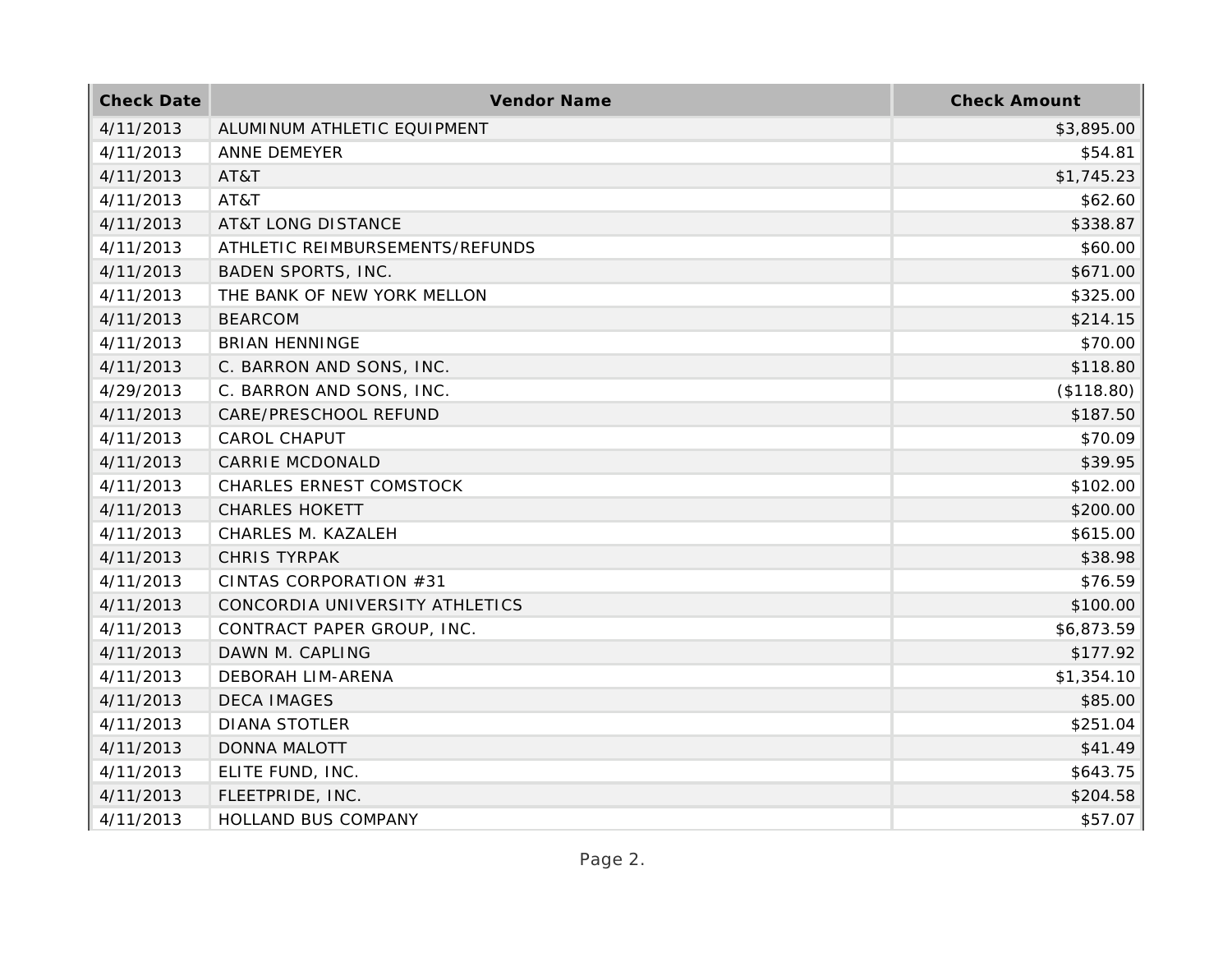| <b>Check Date</b> | Vendor Name                                 | <b>Check Amount</b> |
|-------------------|---------------------------------------------|---------------------|
| 4/11/2013         | <b>JEANNE DIAL</b>                          | \$300.00            |
| 4/11/2013         | JOHN T. O'LEARY                             | \$1,500.00          |
| 4/11/2013         | JOSTENS, INC.                               | \$1,778.30          |
| 4/11/2013         | JS FRY CONSULTING                           | \$5,832.96          |
| 4/11/2013         | <b>JULIE SOLOMON</b>                        | \$270.00            |
| 4/11/2013         | <b>JUNE MCCARTHY</b>                        | \$804.00            |
| 4/11/2013         | KATHERINE ELLIS                             | \$95.11             |
| 4/11/2013         | KIMBERLY BOLOVEN                            | \$200.00            |
| 4/11/2013         | KIRK'S AUTOMOTIVE INC.                      | \$399.90            |
| 4/11/2013         | LEUKEMIA & LYMPHOMA SOCIETY                 | \$200.00            |
| 4/11/2013         | LICENSING RESOURCE GROUP LLC                | \$200.00            |
| 4/11/2013         | LISA CIOLLI                                 | \$157.50            |
| 4/11/2013         | LISA FENCHEL                                | \$82.00             |
| 4/11/2013         | LIVE SAFE ACADEMY                           | \$54.00             |
| 4/11/2013         | M-F ATHLETIC                                | \$1,720.86          |
| 4/11/2013         | MATHESON TRI-GAS, INC.                      | \$589.01            |
| 4/11/2013         | MEASUREMENT INCORPORATED                    | \$10.00             |
| 4/11/2013         | MICHAEL ROSKAMP ARTISTIC ATTITUDES          | \$112.50            |
| 4/11/2013         | MICHELLE CANDELLA                           | \$375.68            |
| 4/11/2013         | MICHELLE DONBERGER                          | \$227.67            |
| 4/11/2013         | MYLA LEE                                    | \$298.84            |
| 4/11/2013         | <b>NASCO</b>                                | \$76.63             |
| 4/11/2013         | OAKLAND BASKETBALL LLC GREG KAMPE           | \$495.00            |
| 4/11/2013         | PCMI PROFESSIONAL CONTRACT MANAGEMENT, INC. | \$0.00              |
| 4/11/2013         | PCMI PROFESSIONAL CONTRACT MANAGEMENT, INC. | \$0.00              |
| 4/11/2013         | PCMI PROFESSIONAL CONTRACT MANAGEMENT, INC. | \$0.00              |
| 4/11/2013         | PCMI PROFESSIONAL CONTRACT MANAGEMENT, INC. | \$0.00              |
| 4/11/2013         | PCMI PROFESSIONAL CONTRACT MANAGEMENT, INC. | \$0.00              |
| 4/11/2013         | PCMI PROFESSIONAL CONTRACT MANAGEMENT, INC. | \$0.00              |
| 4/11/2013         | PCMI PROFESSIONAL CONTRACT MANAGEMENT, INC. | \$0.00              |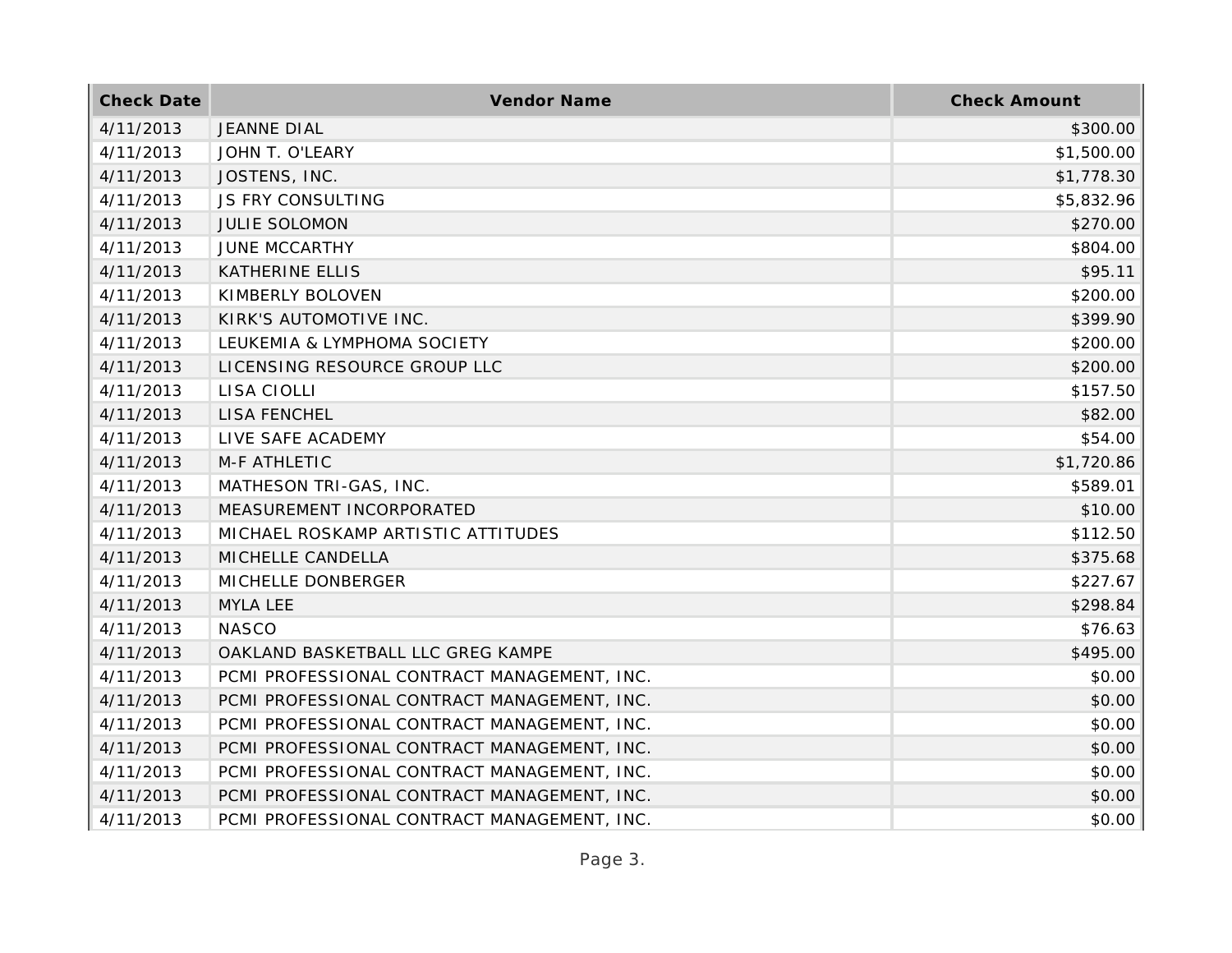| <b>Check Date</b> | Vendor Name                                        | <b>Check Amount</b> |
|-------------------|----------------------------------------------------|---------------------|
| 4/11/2013         | PCMI PROFESSIONAL CONTRACT MANAGEMENT, INC.        | \$0.00              |
| 4/11/2013         | PCMI PROFESSIONAL CONTRACT MANAGEMENT, INC.        | \$0.00              |
| 4/11/2013         | PCMI PROFESSIONAL CONTRACT MANAGEMENT, INC.        | \$108,285.69        |
| 4/11/2013         | PETTY CASH-LISA FENCHEL NOVI MEADOWS               | \$135.00            |
| 4/11/2013         | POSITIVE PROMOTIONS INC                            | \$180.45            |
| 4/11/2013         | RELIABLE DELIVERY LOGISTICS, INC.                  | \$1,755.00          |
| 4/11/2013         | RENEE PLANT                                        | \$81.67             |
| 4/11/2013         | RICOH USA, INC.                                    | \$0.00              |
| 4/11/2013         | RICOH USA, INC.                                    | \$0.00              |
| 4/11/2013         | RICOH USA, INC.                                    | \$21,092.15         |
| 4/11/2013         | RIVERSIDE PUBLISHING COMPANY HM RECEIVABLES CO LLC | \$159.50            |
| 4/11/2013         | <b>ROBERT BAKER</b>                                | \$31.04             |
| 4/11/2013         | ROMULUS HIGH SCHOOL                                | \$500.00            |
| 4/11/2013         | RONALD J. WEBBER                                   | \$756.25            |
| 4/11/2013         | RONALD MCCURDY                                     | \$253.16            |
| 4/11/2013         | ROVIN CERAMICS                                     | \$299.95            |
| 4/11/2013         | <b>SCANTRON CORPORATION</b>                        | \$250.25            |
| 4/11/2013         | SCHOLASTIC BOOK FAIRS                              | \$2,145.96          |
| 4/11/2013         | SHEILA HOLLY                                       | \$177.92            |
| 4/11/2013         | SHEILA MCKEVITZ                                    | \$27.80             |
| 4/11/2013         | STAPLES ADVANTAGE                                  | \$328.63            |
| 4/11/2013         | <b>STEVE MIMS</b>                                  | \$130.76            |
| 4/11/2013         | <b>TODD BEYER</b>                                  | \$338.50            |
| 4/11/2013         | TROY ATHENS BAND BOOSTERS                          | \$150.00            |
| 4/11/2013         | TROY SCHOOL DISTRICT                               | \$300.00            |
| 4/11/2013         | UNITY SCHOOL BUS PARTS                             | \$279.71            |
| 4/11/2013         | <b>VESCO OIL CORPORATION</b>                       | \$240.00            |
| 4/11/2013         | WARD'S NATURAL SCIENCE                             | \$1,400.45          |
| 4/11/2013         | <b>WAYNE RESA</b>                                  | \$150.51            |
| 4/11/2013         | AARON D. COX                                       | \$274.32            |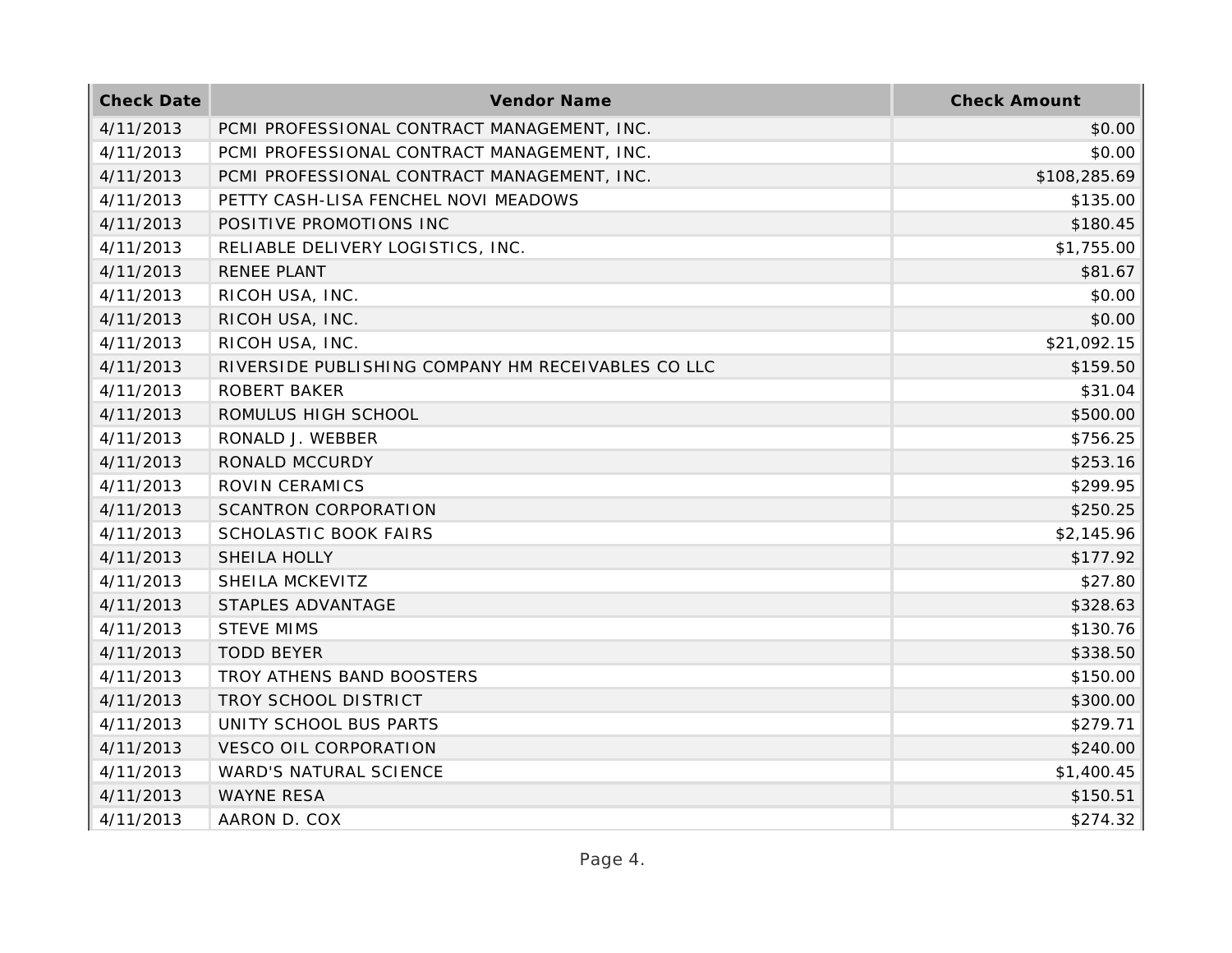| <b>Check Date</b> | Vendor Name                                             | <b>Check Amount</b> |
|-------------------|---------------------------------------------------------|---------------------|
| 4/11/2013         | AXA EQUITABLE EQUI-VEST                                 | \$111.08            |
| 4/11/2013         | CHAPTER 13 TRUSTEE DAVID WM. RUSKIN                     | \$770.09            |
| 4/11/2013         | INTERNATIONAL UNION OPERATING ENGINEERS, LOCAL 324      | \$538.23            |
| 4/11/2013         | JANE GROVES ENRIGHT P37344                              | \$633.93            |
| 4/11/2013         | <b>MEFSA</b>                                            | \$99.40             |
| 4/11/2013         | MISDU MICHIGAN STATE DISBURSEMENT                       | \$3,169.25          |
| 4/11/2013         | NOVI ED SECRETARIAL &                                   | \$3,006.47          |
| 4/11/2013         | NOVI EDUCATION ASSOC c/o CHANDRA MADAFFERI - HS         | \$24,496.26         |
| 4/11/2013         | NOVI FOOD SERVICE c/o CARRIE HOLLIDAY-OH                | \$549.17            |
| 4/11/2013         | OAKLAND COUNTY REIMBURSEMENT DIVISION COUNTY OF OAKLAND | \$15.00             |
| 4/11/2013         | PHEAA PENNSYLVANIA HIGHER EDUCATION ASSISTANCE AGENCY   | \$125.35            |
| 4/11/2013         | UNITED WAY                                              | \$95.00             |
| 4/18/2013         | <b>AGNES LEE</b>                                        | \$166.50            |
| 4/18/2013         | <b>ALICIA NEVORSKI</b>                                  | \$40.78             |
| 4/18/2013         | ALLEGRA PLYMOUTH                                        | \$325.00            |
| 4/18/2013         | ALPHA AMUSEMENT GAMES                                   | \$2,795.00          |
| 4/18/2013         | ANGELINA KREGER                                         | \$208.05            |
| 4/18/2013         | ANNETTE MARIE VANDERMEY                                 | \$29.99             |
| 4/18/2013         | BAAW, LLC                                               | \$80.00             |
| 4/18/2013         | <b>BOBBIE MURPHY</b>                                    | \$273.46            |
| 4/18/2013         | BUILDING BRIDGES THERAPY CENTER                         | \$450.00            |
| 4/18/2013         | CARE/PRESCHOOL REFUND                                   | \$104.00            |
| 4/18/2013         | CAROLINA BIOLOGICAL SUPPLY CO.                          | \$694.23            |
| 4/18/2013         | <b>CHARLES HOKETT</b>                                   | \$770.67            |
| 4/18/2013         | CHARLES M. KAZALEH                                      | \$105.00            |
| 4/18/2013         | CHRISTINE J. HARRIS                                     | \$291.10            |
| 4/18/2013         | CITY OF NOVI WATER & SEWER DEPARTMENT                   | \$0.00              |
| 4/18/2013         | CITY OF NOVI WATER & SEWER DEPARTMENT                   | \$21,940.48         |
| 4/18/2013         | CITY OF NOVI TREASURER'S OFFICE                         | \$1,250.00          |
| 4/18/2013         | COMMUNITY EDUCATION REFUND                              | \$37.00             |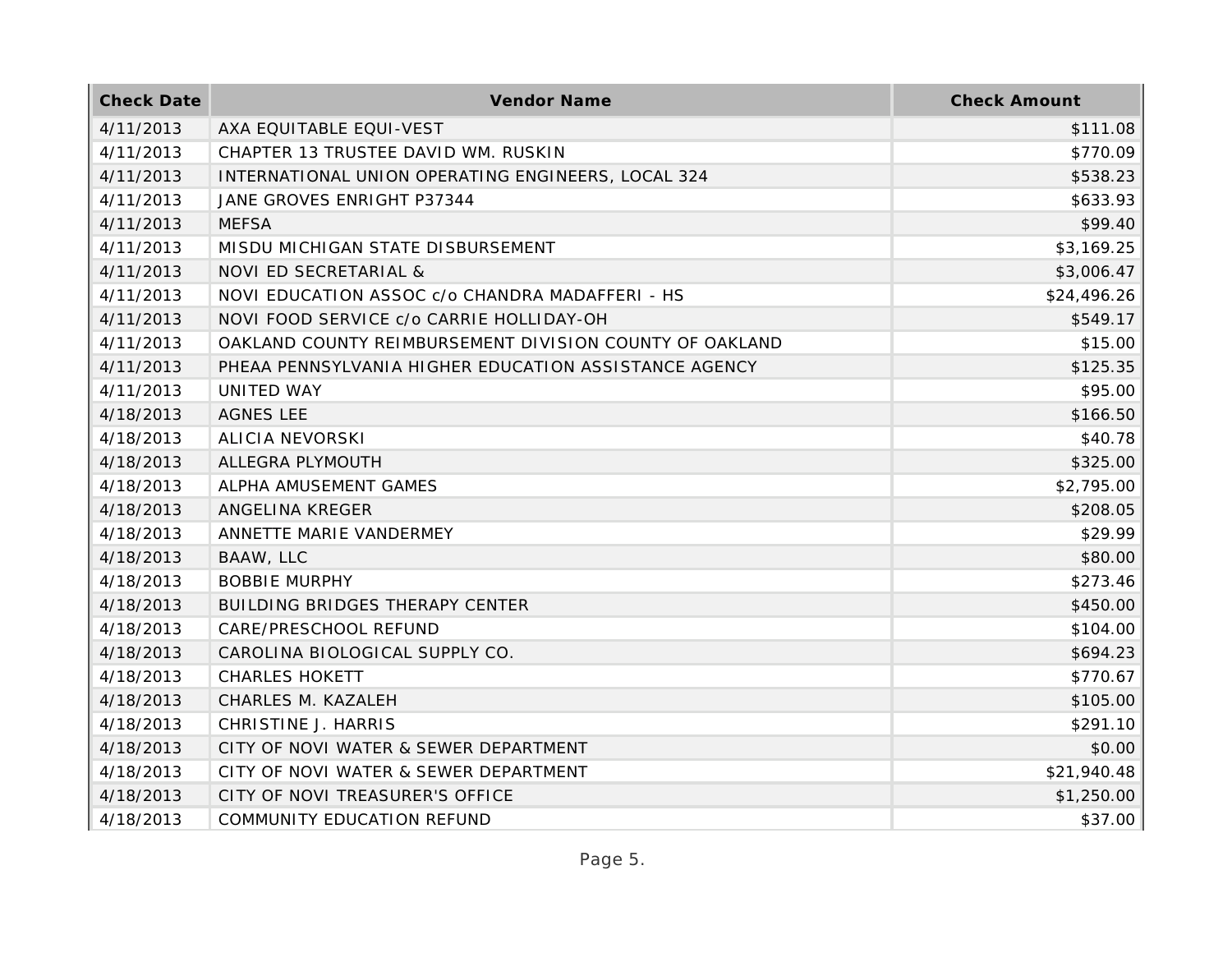| <b>Check Date</b> | Vendor Name                                                          | <b>Check Amount</b> |
|-------------------|----------------------------------------------------------------------|---------------------|
| 4/18/2013         | DANIELLE BIRDYSHAW                                                   | \$465.73            |
| 4/18/2013         | DELL MARKETING L.P.                                                  | \$474.25            |
| 4/18/2013         | DISTRICT REIMBURSEMENTS/REFUNDS                                      | \$600.00            |
| 4/18/2013         | DORIS WISNIEWSKI                                                     | \$175.15            |
| 4/18/2013         | EASIER TO LEARN, INC.                                                | \$669.81            |
| 4/18/2013         | EDUCATIONAL INNOVATIONS, INC.                                        | \$163.19            |
| 4/18/2013         | ELIZABETH SZKRYBALO                                                  | \$50.00             |
| 4/18/2013         | FEDEX ACCT ***378 or ACCT ***353                                     | \$1,344.84          |
| 4/18/2013         | <b>GARY E. BREWER</b>                                                | \$4,300.00          |
| 4/18/2013         | THE HUNTINGTON NATIONAL BANK ATTN: ELLEN M. CAMPBELL-CORPORATE TRUST | \$75.00             |
| 4/18/2013         | <b>ILONA RUGG</b>                                                    | \$22.41             |
| 4/18/2013         | <b>JULEE HENRY</b>                                                   | \$60.98             |
| 4/18/2013         | <b>KAREN BROSTMAN</b>                                                | \$47.45             |
| 4/18/2013         | <b>KELLIE LACH</b>                                                   | \$304.09            |
| 4/18/2013         | <b>KRISTA SLAWSKI</b>                                                | \$114.99            |
| 4/18/2013         | <b>KRISTEN HURD</b>                                                  | \$97.59             |
| 4/18/2013         | LAKE ORION SCHOOLS                                                   | \$100.00            |
| 4/18/2013         | <b>MARIE KENNEDY</b>                                                 | \$786.50            |
| 4/18/2013         | MARSHALL MUSIC                                                       | \$52.93             |
| 4/18/2013         | METROPOLITAN DETROIT BUREAU OF SCHOOL STUDIES, INC                   | \$25.00             |
| 4/18/2013         | MI SCHOOLS ENERGY COOPERATIVE                                        | \$0.00              |
| 4/18/2013         | MI SCHOOLS ENERGY COOPERATIVE                                        | \$77,753.54         |
| 4/18/2013         | MICHELLE PASSEGGIATO                                                 | \$19.95             |
| 4/18/2013         | NICOLA'S BOOKS ROONEY FAMILY LLC                                     | \$119.30            |
| 4/18/2013         | OAKLAND COUNTY TREASURER                                             | \$186,039.32        |
| 4/18/2013         | PEARSON NCS PEARSON                                                  | \$87.60             |
| 4/18/2013         | PITNEY BOWES PURCHASE POWER                                          | \$3,000.00          |
| 4/18/2013         | PLYMOUTH CANTON MUSIC BOOSTERS                                       | \$150.00            |
| 4/18/2013         | <b>SAM'S CLUB</b>                                                    | \$192.98            |
| 4/18/2013         | SBSI SOFTWARE INC.                                                   | \$2,088.60          |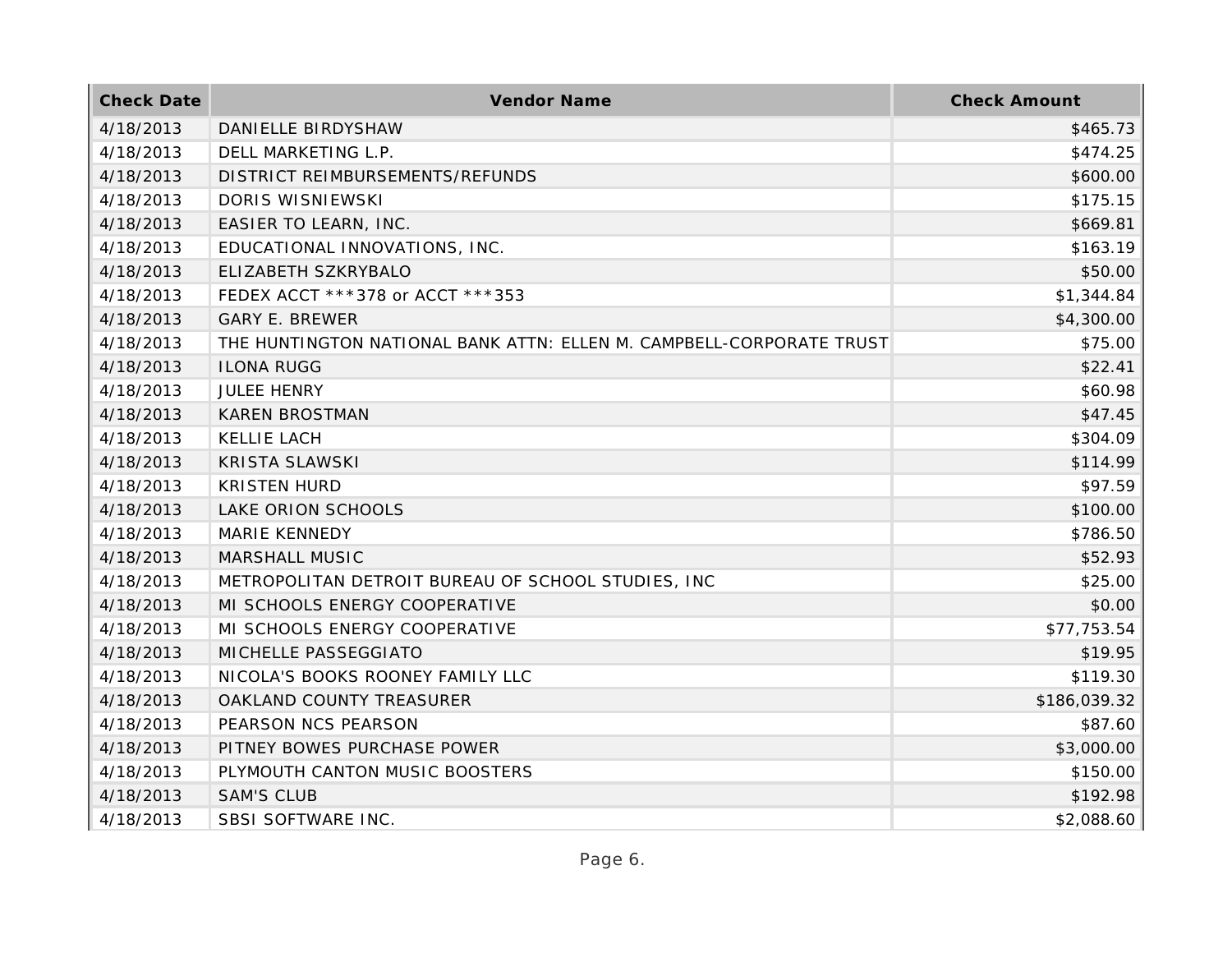| <b>Check Date</b> | Vendor Name                                  | <b>Check Amount</b> |
|-------------------|----------------------------------------------|---------------------|
| 4/18/2013         | <b>SKATIN STATION</b>                        | \$45.00             |
| 4/18/2013         | THREADWORKS, LTD                             | \$396.00            |
| 4/18/2013         | US FOODS, INC.                               | \$784.46            |
| 4/18/2013         | V.O.I.C.E.                                   | \$286.00            |
| 4/18/2013         | WAGEWORKS, INC                               | \$1,911.68          |
| 4/18/2013         | <b>WANDA CIANCIO</b>                         | \$204.77            |
| 4/18/2013         | AUNT MILLIE'S BAKERIES                       | \$169.38            |
| 4/18/2013         | THE BAGEL STATION LLC                        | \$554.40            |
| 4/18/2013         | <b>CAROL MILLER</b>                          | \$83.01             |
| 4/18/2013         | CHARLES M. GELARDI                           | \$0.00              |
| 4/18/2013         | CHARLES M. GELARDI                           | \$0.00              |
| 4/18/2013         | CHARLES M. GELARDI                           | \$2,248.19          |
| 4/18/2013         | COUNTRY PRIDE DAIRY, INC.                    | \$5,765.12          |
| 4/18/2013         | FOOD SERVICE REFUND/REIMB.                   | \$30.20             |
| 4/18/2013         | INTRASTATE DISTRIBUTORS CO.                  | \$1,874.25          |
| 4/18/2013         | JET'S PIZZA                                  | \$1,522.75          |
| 4/18/2013         | KATHLEEN M. CARROLL                          | \$200.00            |
| 4/18/2013         | <b>KIM'S GARDENS</b>                         | \$1,050.00          |
| 4/18/2013         | LANDGATE, INC. C/O BELLACINO'S               | \$318.00            |
| 4/18/2013         | LIVONIA ITALIAN BAKERY                       | \$288.90            |
| 4/18/2013         | NOVI TOWN PIZZA LLC                          | \$906.25            |
| 4/18/2013         | PIZZA HUT/REDBERRY RESTO BRANDS INTL INC.    | \$681.25            |
| 4/18/2013         | SAHANDI ENTERPRISE LLC DBA COTTAGE INN PIZZA | \$1,098.00          |
| 4/18/2013         | TUBBYS SUBS QUALITY FOODS INC.               | \$468.13            |
| 4/18/2013         | U.S. FOODSERVICE, INC.                       | \$1,506.94          |
| 4/25/2013         | ACE TRANSPORTATION INC.                      | \$3,192.00          |
| 4/25/2013         | ADN ADMINISTRATORS, INC.                     | \$3,819.80          |
| 4/25/2013         | ALLEGRA PLYMOUTH                             | \$382.50            |
| 4/25/2013         | ARBOR SCIENTIFIC                             | \$234.06            |
| 4/25/2013         | <b>BARBARA ZIMMERMAN</b>                     | \$355.25            |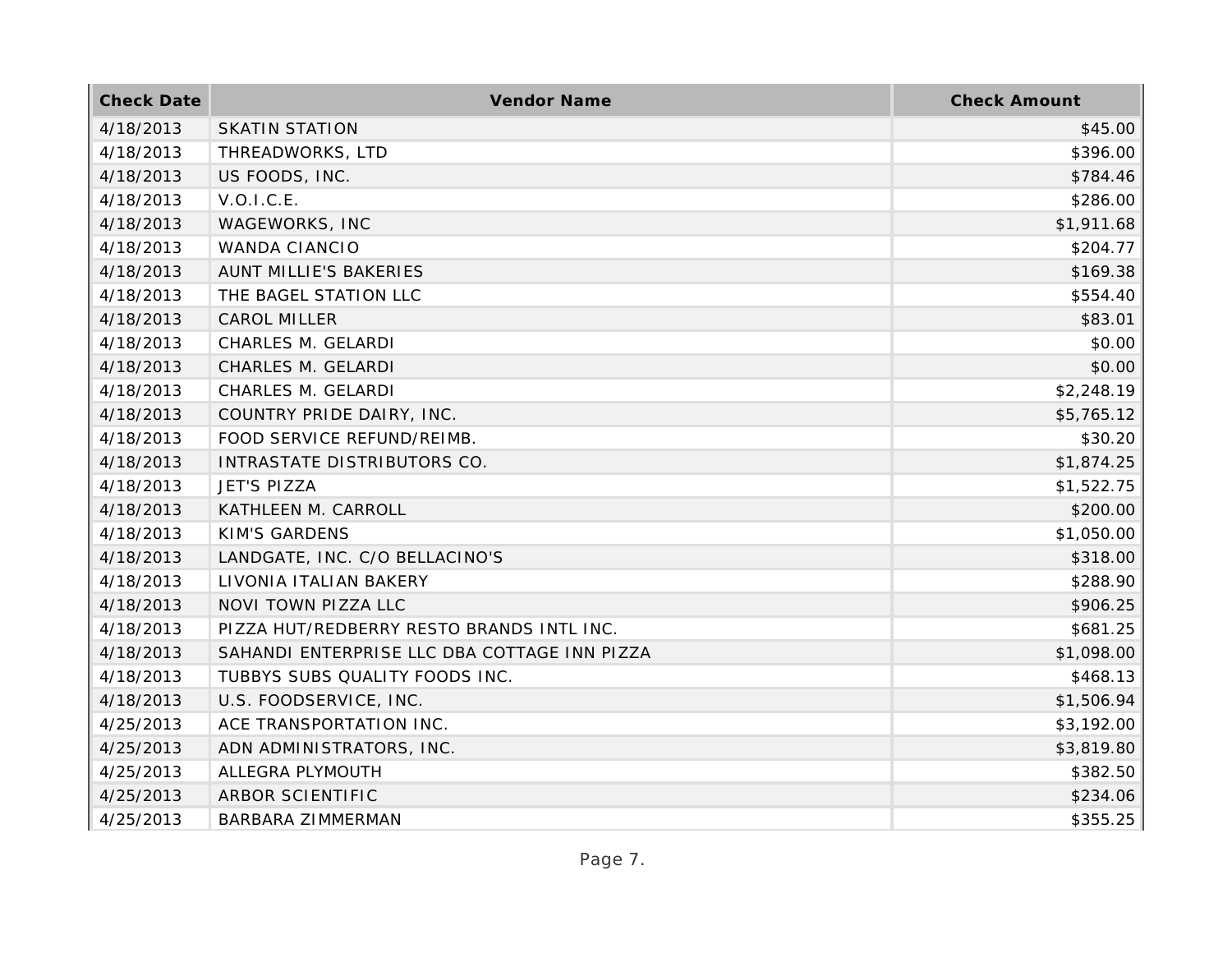| <b>Check Date</b> | Vendor Name                                                     | <b>Check Amount</b> |
|-------------------|-----------------------------------------------------------------|---------------------|
| 4/25/2013         | <b>BILL ROGERS</b>                                              | \$45.00             |
| 4/25/2013         | BLUE CARE NETWORK OF MICHIGAN                                   | \$22,782.82         |
| 4/25/2013         | <b>CARRIE REICHLEY</b>                                          | \$158.76            |
| 4/25/2013         | <b>CASSANDRA SCHMITT</b>                                        | \$122.35            |
| 4/25/2013         | <b>CATHY CLOKE</b>                                              | \$52.09             |
| 4/25/2013         | CENTRAL PARK ESTATES, LLC                                       | \$3,510.00          |
| 4/25/2013         | <b>CHRIS SANDBERG</b>                                           | \$250.00            |
| 4/25/2013         | <b>CINDY KUHN</b>                                               | \$161.72            |
| 4/25/2013         | CINTAS CORPORATION #31                                          | \$287.02            |
| 4/25/2013         | <b>CONNIE DYE</b>                                               | \$296.61            |
| 4/25/2013         | CONTRACT PAPER GROUP, INC.                                      | \$1,195.40          |
| 4/25/2013         | <b>CROWN AWARDS</b>                                             | \$128.10            |
| 4/25/2013         | <b>CUMMINS BRIDGEWAY LLC</b>                                    | \$86.70             |
| 4/25/2013         | DAWN M. CAPLING                                                 | \$286.02            |
| 4/25/2013         | DEBORAH E. KARABEES-BETTS                                       | \$60.00             |
| 4/25/2013         | <b>DENNIS BETTS</b>                                             | \$60.00             |
| 4/25/2013         | <b>DIANE MCCURDY</b>                                            | \$300.61            |
| 4/25/2013         | DON GAY JR.                                                     | \$110.00            |
| 4/25/2013         | DOUG ROSSMAN INC. BIG FROG CUSTOM T-SHIRT & MORE OF NOVI        | \$569.75            |
| 4/25/2013         | ELIZABETH SZKRYBALO                                             | \$335.00            |
| 4/25/2013         | ELLA MACARTHUR                                                  | \$14.95             |
| 4/25/2013         | EXECUTIVE ENERGY SERVICES, LLC ATTN: ACCOUNTS RECEIVABLE        | \$400.00            |
| 4/25/2013         | EXELON CORPORATION CONSTELLATION NEW ENERGY - GAS DIVISION, LLC | \$0.00              |
| 4/25/2013         | EXELON CORPORATION CONSTELLATION NEW ENERGY - GAS DIVISION, LLC | \$52,854.18         |
| 4/25/2013         | FIRST COMMONWEALTH c/o GUARDIAN                                 | \$98.61             |
| 4/25/2013         | <b>GCA SERVICES GROUP</b>                                       | \$0.00              |
| 4/25/2013         | <b>GCA SERVICES GROUP</b>                                       | \$0.00              |
| 4/25/2013         | <b>GCA SERVICES GROUP</b>                                       | \$129,888.44        |
| 4/25/2013         | GRANLIBAKKEN MANAGEMENT CO. LTD.                                | \$5,103.60          |
| 4/25/2013         | <b>HEATHER MCKAIG</b>                                           | \$203.39            |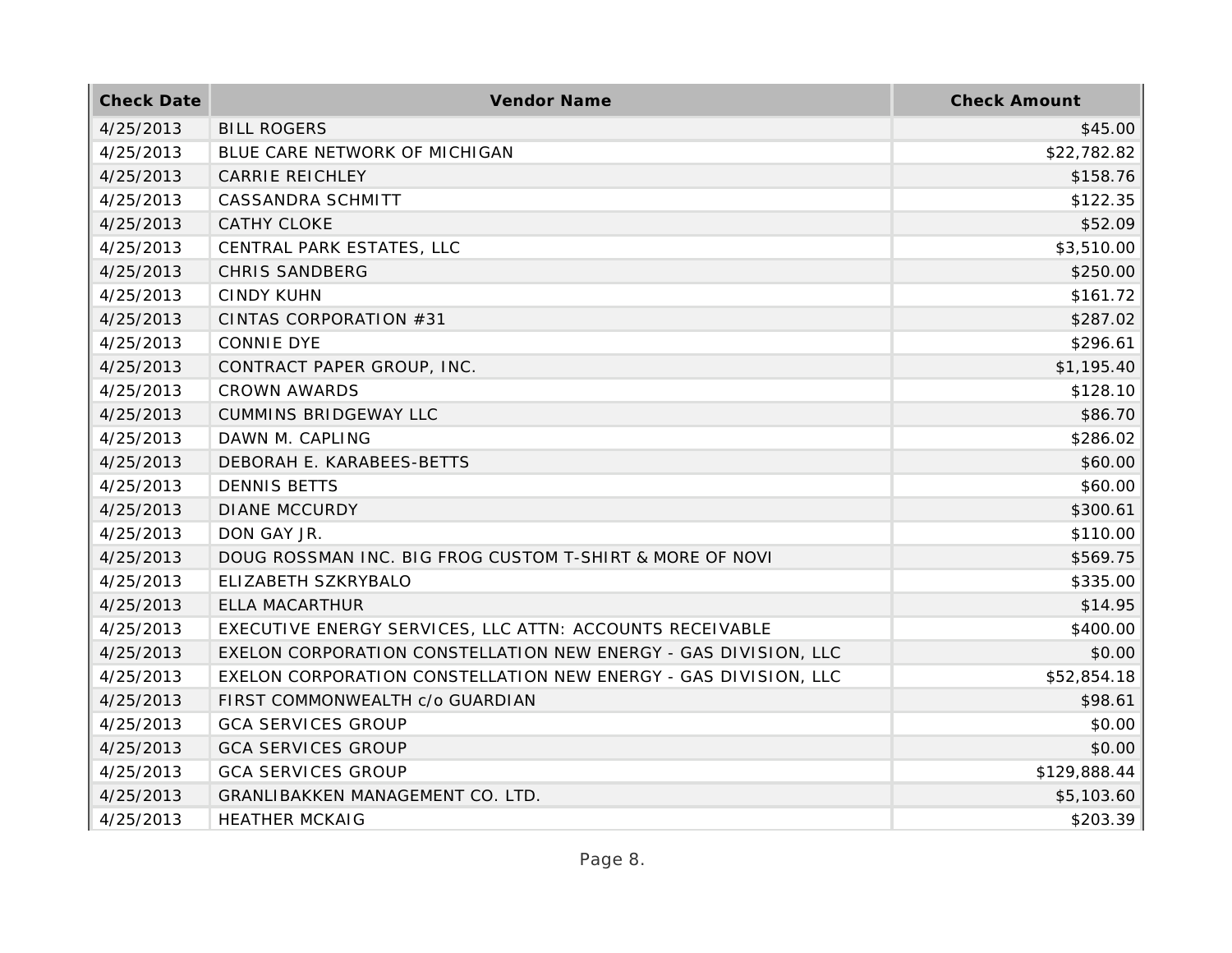| <b>Check Date</b> | Vendor Name                                                   | <b>Check Amount</b> |
|-------------------|---------------------------------------------------------------|---------------------|
| 4/25/2013         | HIGH SCHOOL REIMBURSEMENTS/REFUNDS                            | \$100.14            |
| 4/25/2013         | HIGH SCHOOL REIMBURSEMENTS/REFUNDS                            | \$67.96             |
| 4/25/2013         | HOLLAND BUS COMPANY                                           | \$2,080.82          |
| 4/25/2013         | <b>ILONA RUGG</b>                                             | \$42.58             |
| 4/25/2013         | <b>INDIAN TRAILS</b>                                          | \$3,474.00          |
| 4/25/2013         | INTEGRITY TESTING & SAFETY ADMINISTRATORS, INC.               | \$405.00            |
| 4/25/2013         | <b>ISOLDE SARNECKI</b>                                        | \$58.95             |
| 4/25/2013         | THE ITALIAN AMERICAN BANQUET CENTER OF LIVONIA                | \$261.25            |
| 4/25/2013         | <b>JANIS L. STAHR</b>                                         | \$50.00             |
| 4/25/2013         | <b>JODI FORSTER</b>                                           | \$269.92            |
| 4/25/2013         | <b>JODY PAYNE</b>                                             | \$79.93             |
| 4/25/2013         | <b>KAITLIN GRAY</b>                                           | \$500.00            |
| 4/25/2013         | <b>KIM HAGAN</b>                                              | \$110.00            |
| 4/25/2013         | KIM T. CLARK                                                  | \$110.40            |
| 4/25/2013         | KRISTINA STEFANOU                                             | \$61.05             |
| 4/25/2013         | LAKEWOOD TRUCK & TRAILER PARTS                                | \$131.29            |
| 4/25/2013         | LB OFFICE PRODUCTS                                            | \$566.00            |
| 4/25/2013         | LEE A. STILLE                                                 | \$300.00            |
| 4/25/2013         | LIFE INSURANCE COMPANY OF NORTH AMERICA CIGNA GROUP INSURANCE | \$18,431.57         |
| 4/25/2013         | LIGHTMASTERS AND ELECTRICAL SERVICES, LLC                     | \$1,788.00          |
| 4/25/2013         | LINDSAY BROOKHOUSE                                            | \$41.04             |
| 4/25/2013         | M-F ATHLETIC                                                  | \$1,273.50          |
| 4/25/2013         | <b>MAASE</b>                                                  | \$105.00            |
| 4/25/2013         | <b>MARK HOURIGAN</b>                                          | \$45.89             |
| 4/25/2013         | MARSHALL MUSIC                                                | \$0.00              |
| 4/25/2013         | MARSHALL MUSIC                                                | \$1,051.00          |
| 4/25/2013         | MATHESON TRI-GAS, INC.                                        | \$166.63            |
| 4/25/2013         | <b>MATTHEW BURRY</b>                                          | \$152.70            |
| 4/25/2013         | MAXWELL MEDALS & AWARDS                                       | \$1,000.00          |
| 4/25/2013         | MEASUREMENT INCORPORATED                                      | \$10.00             |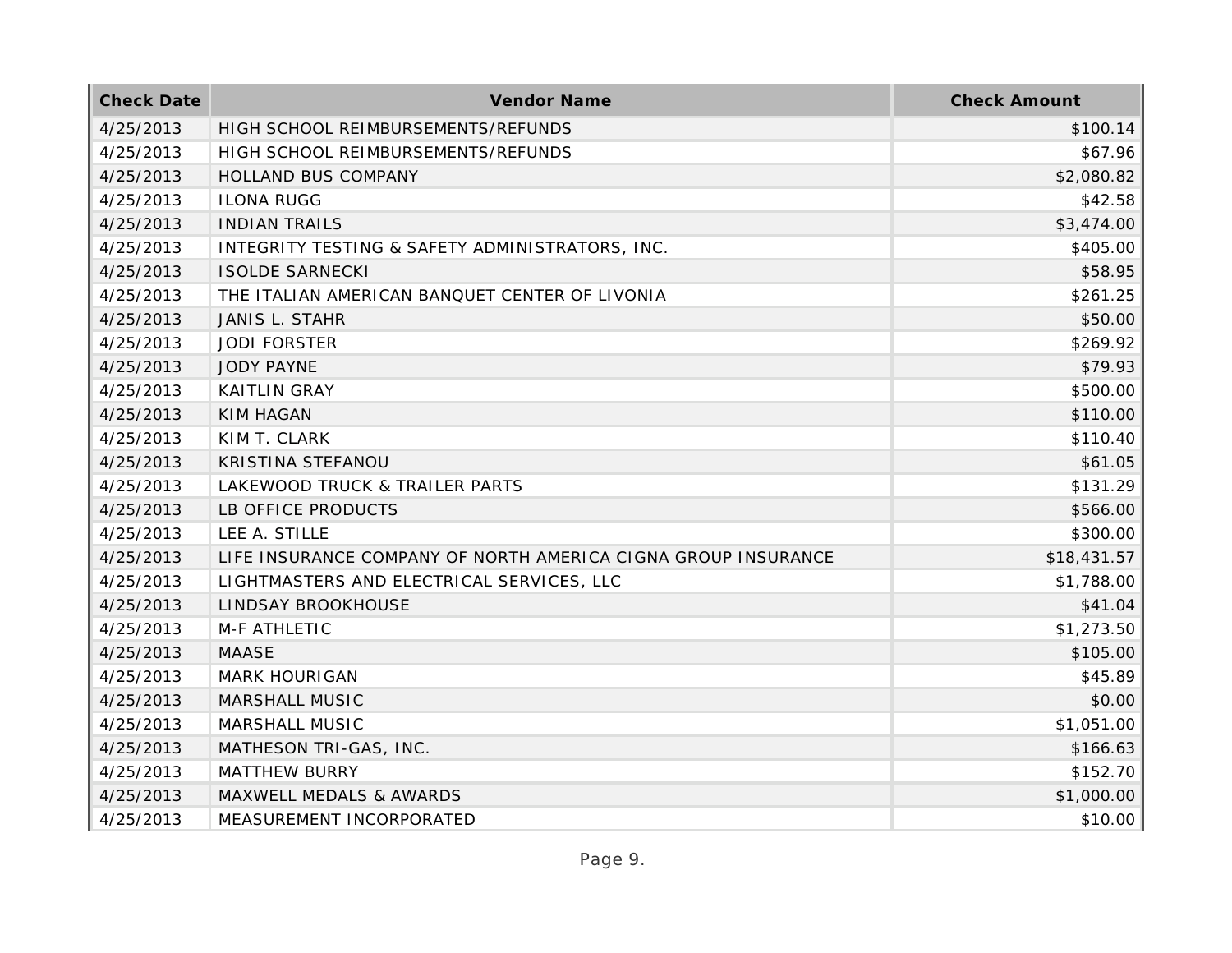| <b>Check Date</b> | Vendor Name                                         | <b>Check Amount</b> |
|-------------------|-----------------------------------------------------|---------------------|
| 4/25/2013         | MESSA MICHIGAN EDUCATION SPECIAL SERVICES ASSOC.    | \$544,738.49        |
| 4/25/2013         | MICHELLE EVANS                                      | \$303.26            |
| 4/25/2013         | MICHIGAN CAT                                        | \$8,083.21          |
| 4/25/2013         | MOTOWN AUTOMOTIVE DISTRIBUTING CO.                  | \$320.64            |
| 4/25/2013         | NEFF MOTIVATION, INC                                | \$540.00            |
| 4/25/2013         | NETECH CORP.                                        | \$8,204.50          |
| 4/25/2013         | NORTH FARMINGTON HIGH SCHOOL                        | \$250.00            |
| 4/25/2013         | NOVI EDUCATIONAL FOUNDATION                         | \$800.00            |
| 4/25/2013         | OAK MANAGEMENT CORPORATION LYON OAKS BANQUET CENTER | \$200.00            |
| 4/25/2013         | OAKLAND SCHOOLS                                     | \$23,450.00         |
| 4/25/2013         | PCMI PROFESSIONAL CONTRACT MANAGEMENT, INC.         | \$15,230.27         |
| 4/25/2013         | PEDIATRIC HEALTH CONSULTANTS, INC.                  | \$15,453.67         |
| 4/25/2013         | PEGGY WICKMAN                                       | \$29.98             |
| 4/25/2013         | PINCKNEY HIGH SCHOOL                                | \$125.00            |
| 4/25/2013         | RICHARD J. MULL                                     | \$110.00            |
| 4/25/2013         | ROBOTICS REIMBURSEMENT                              | \$76.95             |
| 4/25/2013         | ROBOTICS REIMBURSEMENT                              | \$83.99             |
| 4/25/2013         | ROBOTICS REIMBURSEMENT                              | \$314.74            |
| 4/25/2013         | ROBOTICS REIMBURSEMENT                              | \$2,992.97          |
| 4/25/2013         | ROBOTICS REIMBURSEMENT                              | \$341.83            |
| 4/25/2013         | ROBOTICS REIMBURSEMENT                              | \$521.41            |
| 4/25/2013         | ROBOTICS REIMBURSEMENT                              | \$21.47             |
| 4/25/2013         | SAFEWAY SHREDDING LLC                               | \$120.00            |
| 4/25/2013         | SARGENT-WELCH/VWR INTER'L                           | \$406.72            |
| 4/25/2013         | SCOTT A. KURTZ                                      | \$110.00            |
| 4/25/2013         | SECREST, WARDLE, LYNCH, HAMPTON, TRUEX & MORLEY, PC | \$339.79            |
| 4/25/2013         | SEHI COMPUTER PRODUCTS                              | \$1,840.94          |
| 4/25/2013         | SET INC.                                            | \$823.50            |
| 4/25/2013         | SET-SEG                                             | \$4,489.97          |
| 4/25/2013         | SHEILA EBEL                                         | \$667.26            |